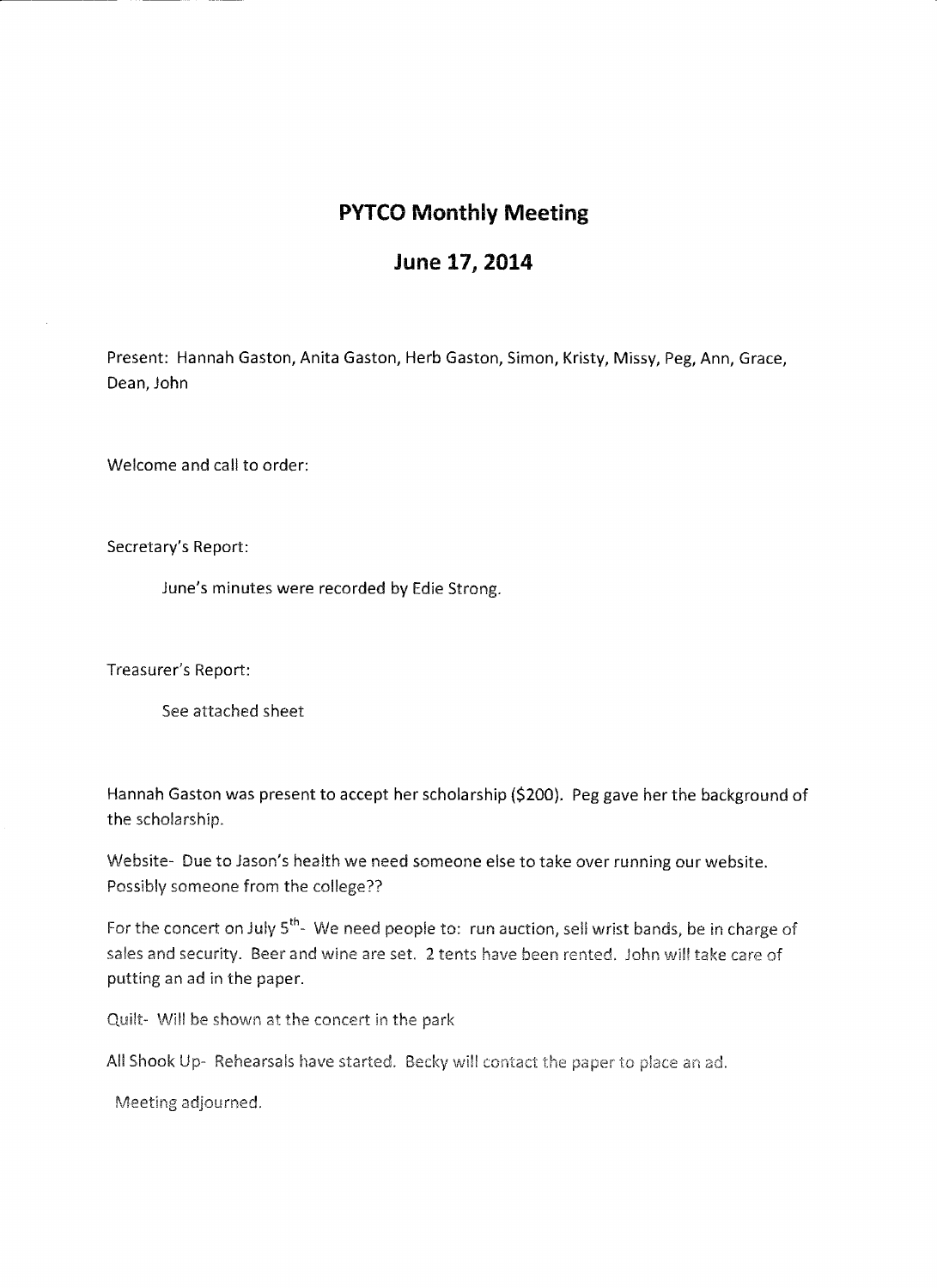I will not be able to make it to the meeting tonight, but I know that the state of the website has been a sticking point for a while so I wanted to send you an update.

- The site is up and live, but it's in rough shape. The home page looks good and includes upcoming events and a small mission statement, but the other pages have basically nothing except maybe headers and a picture.

-What I need is a clear-cut bullet point list of what The PENNsylvania YANkee Theatre is all about and what it's history and effect within the community has been.

- I need a history of the Sampson and our involvement with the project to renovate the old place. The promotional pamphlet's might work nicely.

-Plus I'd like any news clippings and pictures about the Sampson after the flood. Pictures especially!

-Following that pictures from past and recent shows are needed in order to really give visitors to out website visual snap shots of what we do and who we are and how much we love doing theatre in this community. I'm sorry that I cannot be there in person tonight. Please relay this message to the board and disscuss what you guys want to see on your website. It's a brand new day and we can do anything we want with it.

 $\sim$